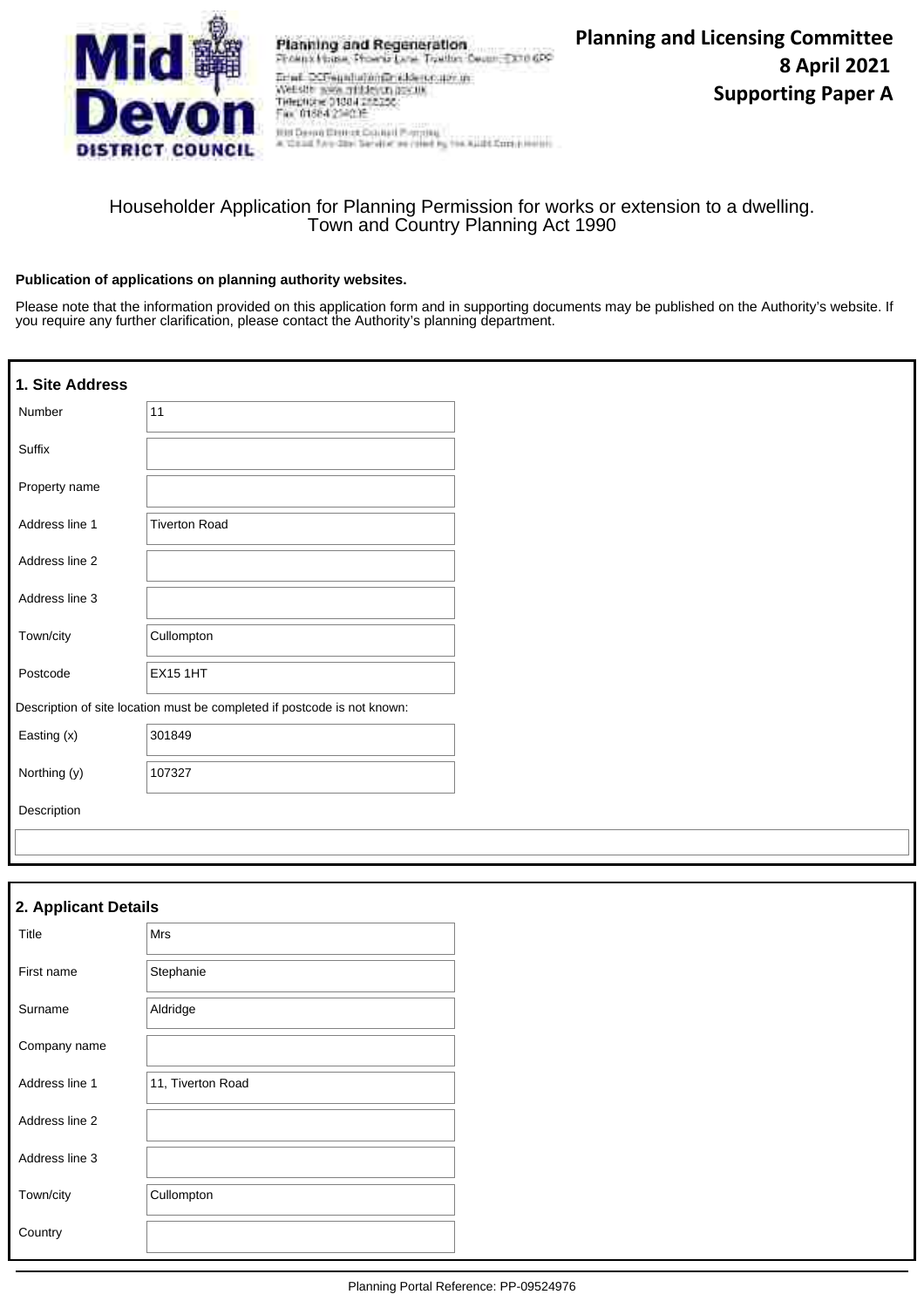| 2. Applicant Details |                                                     |          |  |  |
|----------------------|-----------------------------------------------------|----------|--|--|
| Postcode             | <b>EX15 1HT</b>                                     |          |  |  |
|                      | Are you an agent acting on behalf of the applicant? | $Yes$ No |  |  |
| Primary number       |                                                     |          |  |  |
| Secondary number     |                                                     |          |  |  |
| Fax number           |                                                     |          |  |  |
| Email address        |                                                     |          |  |  |
|                      |                                                     |          |  |  |

#### **3. Agent Details**

No Agent details were submitted for this application

#### **4. Description of Proposed Works**

Please describe the proposed works:

Proposed two storey side extension, single storey rear extension and associated landscaping works to include new driveway

Has the work already been started without consent?<br>
No

#### **5. Materials**

Does the proposed development require any materials to be used externally? Does the proposed  $Y$ es No

**Please provide a description of existing and proposed materials and finishes to be used externally (including type, colour and name for each material):**

| Walls                                                      |                  |
|------------------------------------------------------------|------------------|
| Description of existing materials and finishes (optional): | Brick and render |
| Description of proposed materials and finishes:            | Brick and render |

| Roof                                                       |                             |  |
|------------------------------------------------------------|-----------------------------|--|
| Description of existing materials and finishes (optional): | Concrete interlocking tiles |  |
| Description of proposed materials and finishes:            | Concrete interlocking tiles |  |

| Windows                                                    |      |
|------------------------------------------------------------|------|
| Description of existing materials and finishes (optional): | uPVC |
| Description of proposed materials and finishes:            | uPVC |

| Doors                                                      |      |  |
|------------------------------------------------------------|------|--|
| Description of existing materials and finishes (optional): | uPVC |  |
| Description of proposed materials and finishes:            | uPVC |  |
|                                                            |      |  |

Boundary treatments (e.g. fences, walls)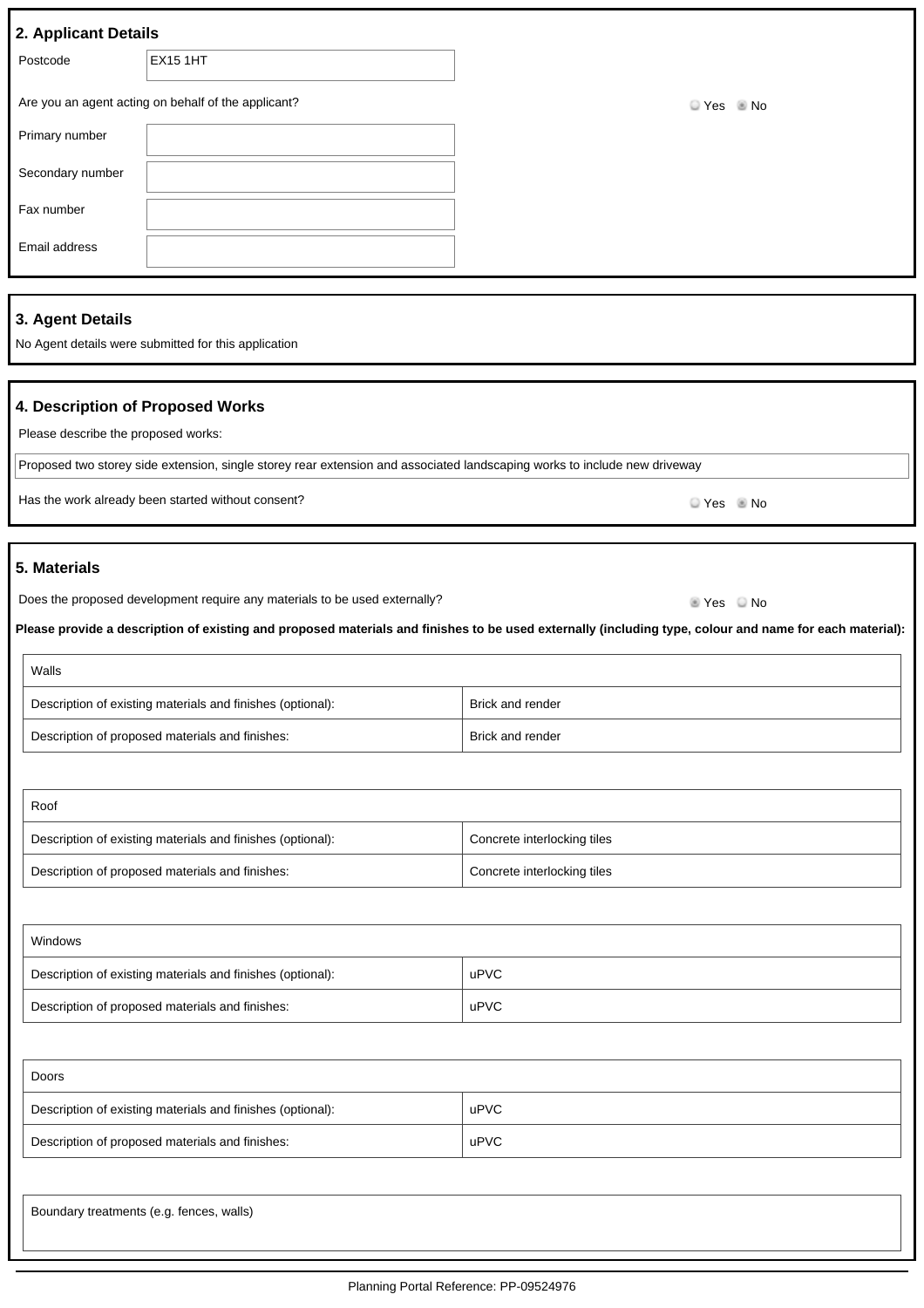#### **5. Materials**

| Description of existing materials and finishes (optional): | Stone wall to front and brick wall to rear |
|------------------------------------------------------------|--------------------------------------------|
| Description of proposed materials and finishes:            | Stone wall to front and 1.8m fence to rear |

| Vehicle access and hard standing                           |              |
|------------------------------------------------------------|--------------|
| Description of existing materials and finishes (optional): | N/a          |
| Description of proposed materials and finishes:            | Block paving |

| 6. Trees and Hedges                                                                                     |                                      |  |
|---------------------------------------------------------------------------------------------------------|--------------------------------------|--|
|                                                                                                         |                                      |  |
| Please refer to drawings 200-01 to 200-06                                                               |                                      |  |
| If Yes, please state references for the plans, drawings and/or design and access statement              |                                      |  |
| Are you supplying additional information on submitted plans, drawings or a design and access statement? | $\blacksquare$ Yes $\blacksquare$ No |  |

| Are there any trees or hedges on your own property or on adjoining properties which are within falling distance of your<br>proposed development? | li Yes III No |  |
|--------------------------------------------------------------------------------------------------------------------------------------------------|---------------|--|
| Will any trees or hedges need to be removed or pruned in order to carry out your proposal?                                                       | $Yes$ No      |  |

## **7. Pedestrian and Vehicle Access, Roads and Rights of Way**

| Is a new or altered vehicle access proposed to or from the public highway?                       | $Yes$ No |  |
|--------------------------------------------------------------------------------------------------|----------|--|
| Is a new or altered pedestrian access proposed to or from the public highway?                    | $Yes$ No |  |
| Do the proposals require any diversions, extinguishment and/or creation of public rights of way? | $Yes$ Mo |  |

#### **8. Parking**

| Will the proposed works affect existing car parking arrangements? | ± Yes ⊌ No |  |
|-------------------------------------------------------------------|------------|--|
| If Yes, please describe:                                          |            |  |
| The proposals will provide 2x off road parking spaces             |            |  |

## **9. Site Visit**

| Can the site be seen from a public road, public footpath, bridleway or other public land?                                                                                | $\triangle$ Yes | $\Box$ No |
|--------------------------------------------------------------------------------------------------------------------------------------------------------------------------|-----------------|-----------|
| If the planning authority needs to make an appointment to carry out a site visit, whom should they contact?<br>$\blacksquare$ The agent<br>The applicant<br>Other person |                 |           |
|                                                                                                                                                                          |                 |           |

#### **10. Pre-application Advice**

Has assistance or prior advice been sought from the local authority about this application? Prestigation and the Vestin No

#### **11. Authority Employee/Member**

**With respect to the Authority, is the applicant and/or agent one of the following: (a) a member of staff**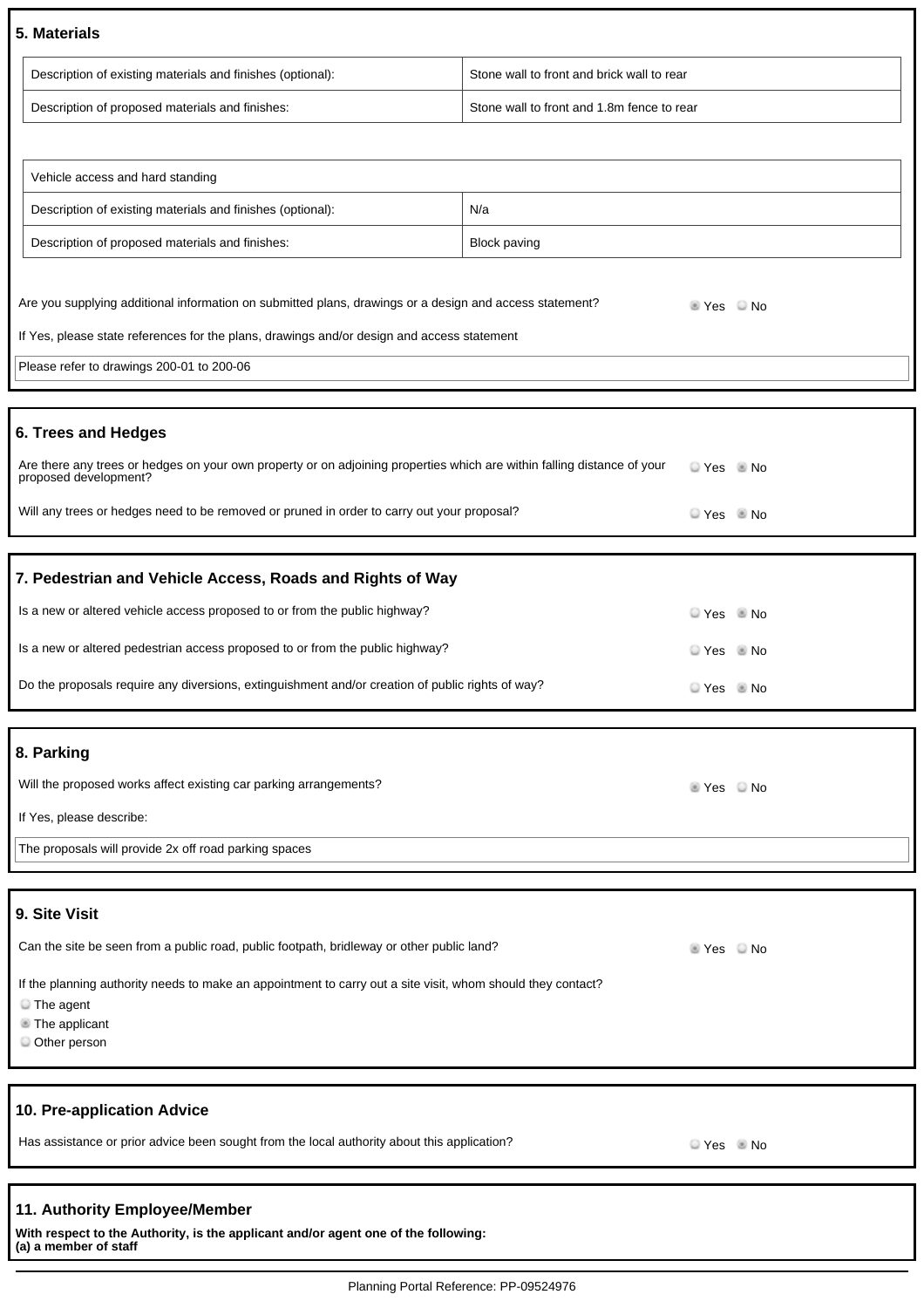| 11. Authority Employee/Member<br>(b) an elected member<br>(c) related to a member of staff<br>(d) related to an elected member                                                                                                                                                          |          |  |
|-----------------------------------------------------------------------------------------------------------------------------------------------------------------------------------------------------------------------------------------------------------------------------------------|----------|--|
| It is an important principle of decision-making that the process is open and transparent.                                                                                                                                                                                               | $Yes$ No |  |
| For the purposes of this question, "related to" means related, by birth or otherwise, closely enough that a fair-minded and<br>informed observer, having considered the facts, would conclude that there was bias on the part of the decision-maker in<br>the Local Planning Authority. |          |  |
| Do any of the above statements apply?                                                                                                                                                                                                                                                   |          |  |

#### **12. Ownership Certificates and Agricultural Land Declaration**

**CERTIFICATE OF OWNERSHIP - CERTIFICATE A - Town and Country Planning (Development Management Procedure) (England) Order 2015 Certificate under Article 14**

**I certify/The applicant certifies that on the day 21 days before the date of this application nobody except myself/the applicant was the owner\* of any part of the land or building to which the application relates, and that none of the land to which the application relates is, or is part of, an agricultural holding\*\***

**\* 'owner' is a person with a freehold interest or leasehold interest with at least 7 years left to run. \*\* 'agricultural holding' has the meaning given by reference to the definition of 'agricultural tenant' in section 65(8) of the Act.**

**NOTE: You should sign Certificate B, C or D, as appropriate, if you are the sole owner of the land or building to which the application relates but the land is, or is part of, an agricultural holding.**

Person role

**The applicant** 

**The agent** 

| Title                            | Mr         |
|----------------------------------|------------|
| First name                       | Nathaniel  |
| Surname                          | Morris     |
| Declaration date<br>(DD/MM/YYYY) | 15/02/2021 |

Declaration made

#### **13. Declaration**

I/we hereby apply for planning permission/consent as described in this form and the accompanying plans/drawings and additional information. I/we confirm that, to the best of my/our knowledge, any facts stated are true and accurate and any opinions given are the genuine opinions of the person(s) giving them.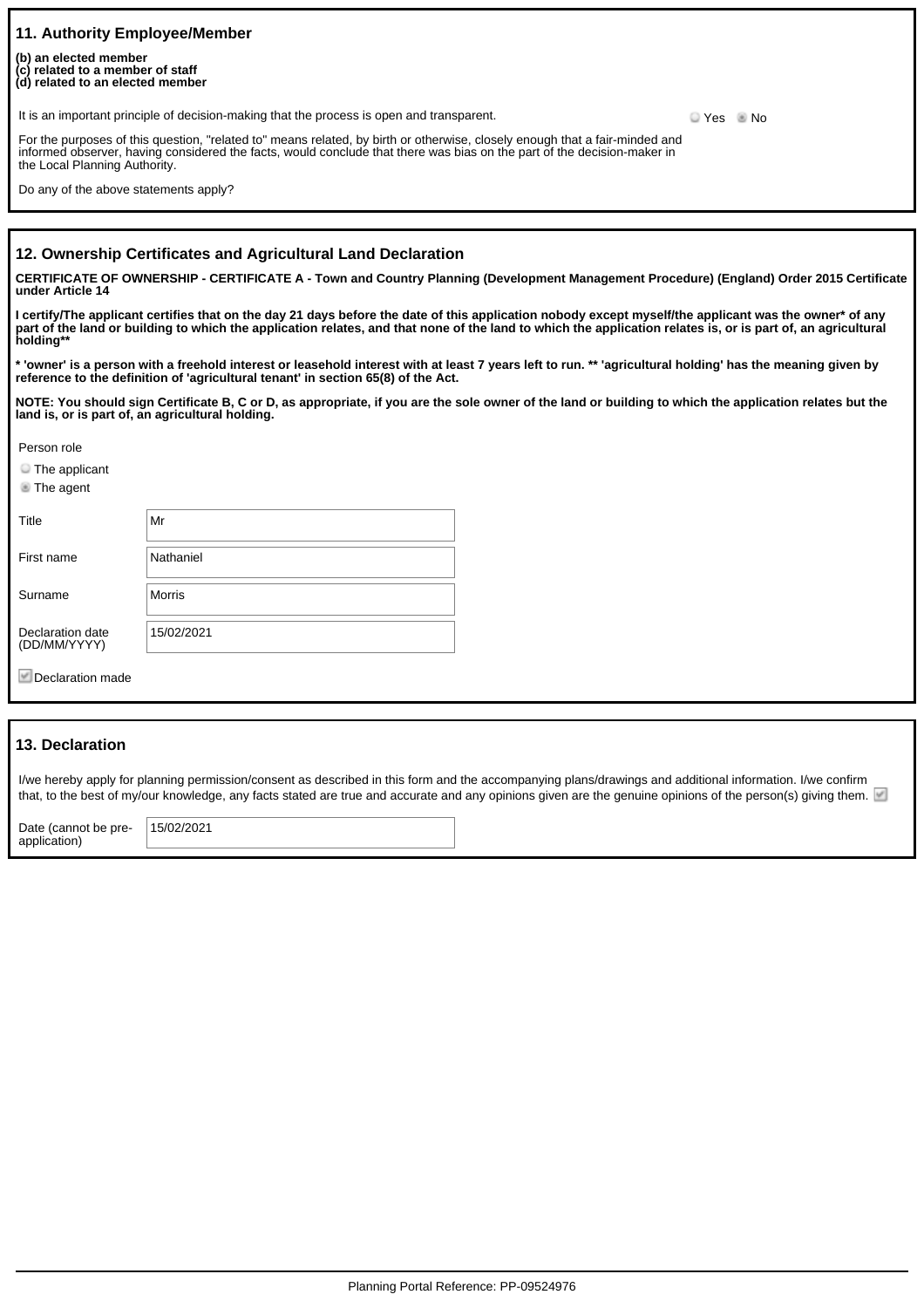

ப

 $1:100$ 

# MATERIAL<br>SCHEDULE

Walls - Brick and render Roof - Concrete interlocking tiles Windows/Doors - uPVC Rainwater goods - uPVC



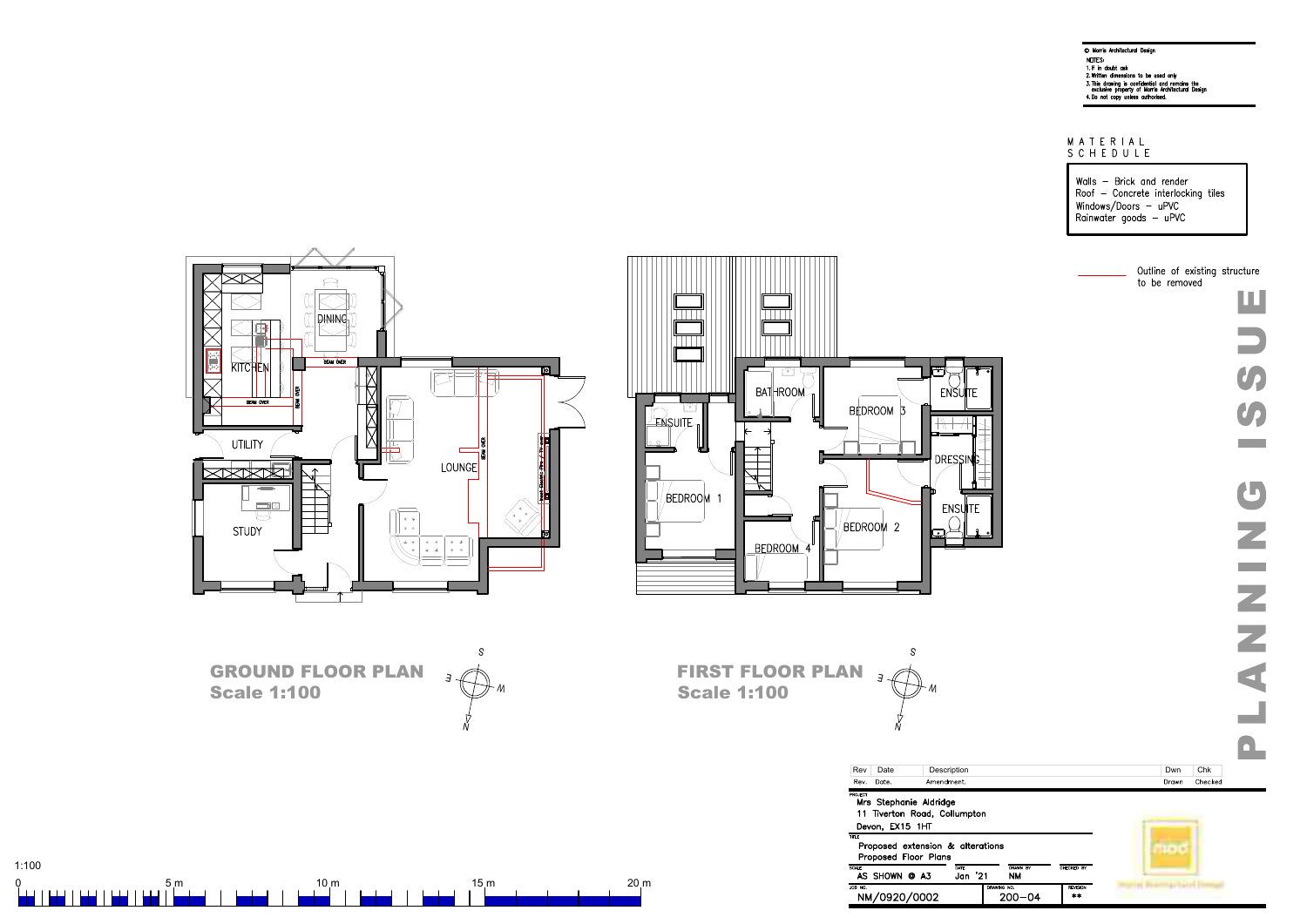



| DRAWN BY<br>ΝM | CHECKED BY      |
|----------------|-----------------|
| AWING NO.      | <b>REVISION</b> |
| 200–05         | **              |



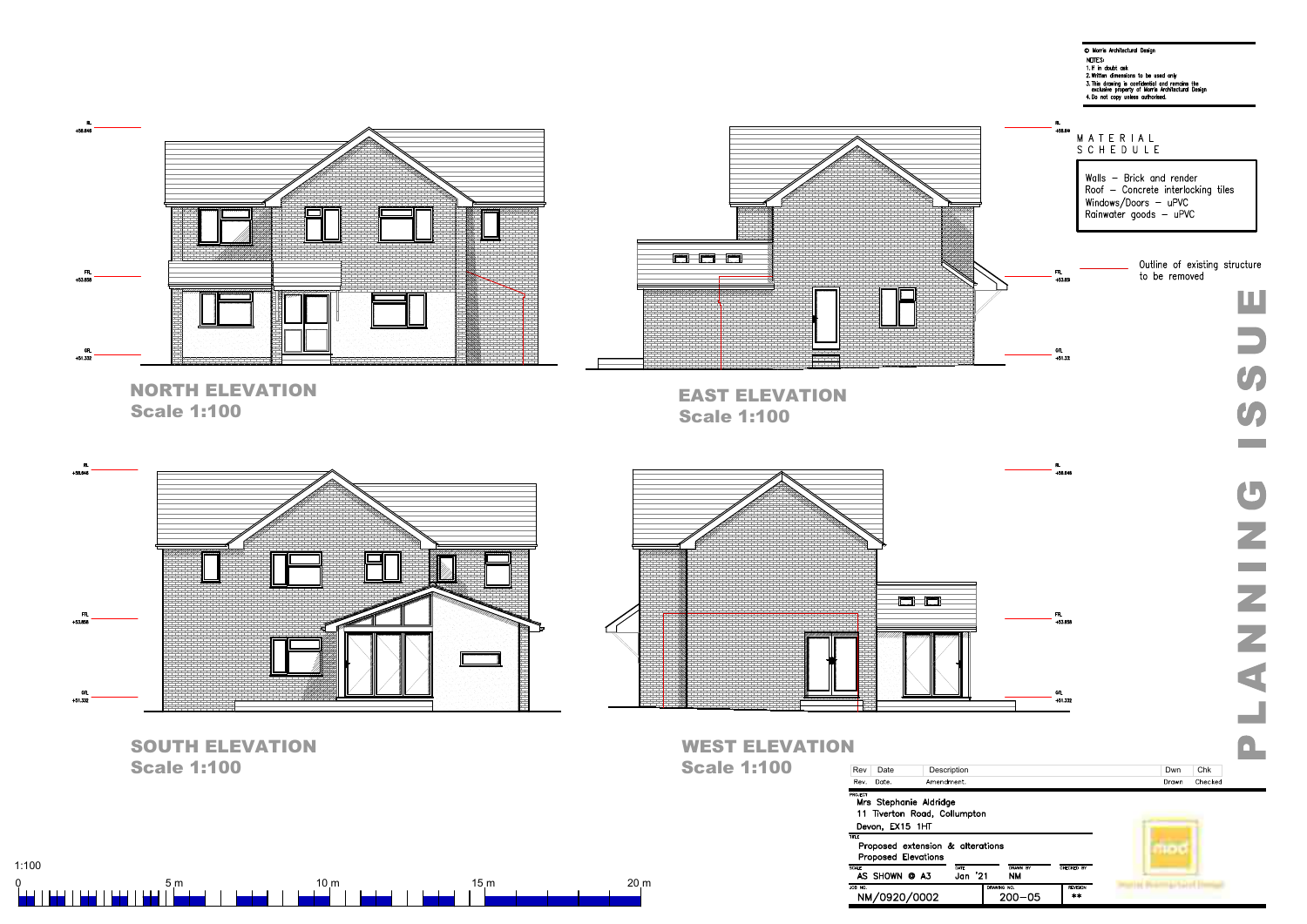

Planning and Regeneration From Huss, From Line Trailin Dean EX10 6PC  $\overline{\text{D}}$  and  $\overline{\text{D}}$  . The property of the set of the set of the set of the set of the set of the set of the set of the set of the set of the set of the set of the set of the set of the set of the set of  $\sim$ 

| the fame only is fainted that a parameter.                    |  |
|---------------------------------------------------------------|--|
| RHEDAHIN STRAKER SHANDALLE PARTENALL                          |  |
| a Visual Faro-She Sarvine we robed by the Audit Contributions |  |

| contract and | For other use only                       |  |
|--------------|------------------------------------------|--|
|              | received livening the continues and they |  |

Pez Rocovall Date Focus un

## Householder Application for Planning Permission for works or extension to a dwelling. Town and Country Planning Act 1990

#### **Publication of applications on planning authority websites.**

Please note that the information provided on this application form and in supporting documents may be published on the Authority's website. If you require any further clarification, please contact the Authority's planning department.

| 1. Site Address |                                                                          |
|-----------------|--------------------------------------------------------------------------|
| Number          | 10                                                                       |
| Suffix          |                                                                          |
| Property name   |                                                                          |
| Address line 1  | Colebrooke Lane                                                          |
| Address line 2  |                                                                          |
| Address line 3  |                                                                          |
| Town/city       | Cullompton                                                               |
| Postcode        | <b>EX15 1PB</b>                                                          |
|                 | Description of site location must be completed if postcode is not known: |
| Easting (x)     | 301702                                                                   |
| Northing (y)    | 106670                                                                   |
| Description     |                                                                          |
|                 |                                                                          |

| 2. Applicant Details |                     |  |  |
|----------------------|---------------------|--|--|
| Title                | Mr                  |  |  |
| First name           | C                   |  |  |
| Surname              | Everitt             |  |  |
| Company name         |                     |  |  |
| Address line 1       | 10, Colebrooke Lane |  |  |
| Address line 2       |                     |  |  |
| Address line 3       |                     |  |  |
| Town/city            | Cullompton          |  |  |
| Country              |                     |  |  |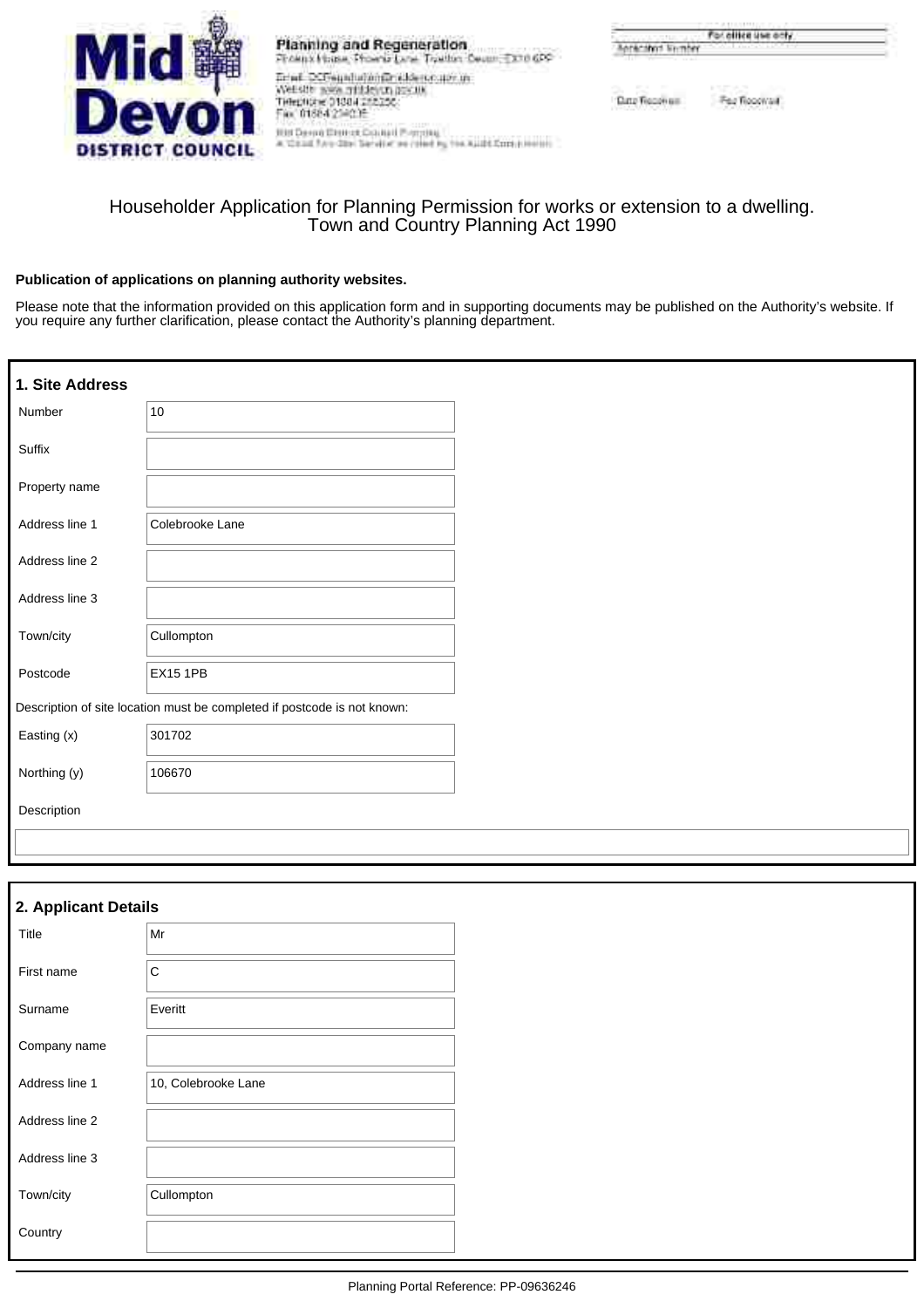|  | 2. Applicant Details |
|--|----------------------|
|  |                      |

| $= 1.7$          |                                                     |
|------------------|-----------------------------------------------------|
| Postcode         | <b>EX15 1PB</b>                                     |
|                  | Are you an agent acting on behalf of the applicant? |
| Primary number   |                                                     |
| Secondary number |                                                     |
| Fax number       |                                                     |
| Email address    |                                                     |

 $\blacksquare$  Yes  $\blacksquare$  No

#### **3. Agent Details**

| Title            | Mr                   |  |
|------------------|----------------------|--|
| First name       | Stephen              |  |
| Surname          | <b>Bryant</b>        |  |
| Company name     | SAB Drawing & Design |  |
| Address line 1   | 26 Marguerite Road   |  |
| Address line 2   |                      |  |
| Address line 3   |                      |  |
| Town/city        | Tiverton             |  |
| Country          | UK                   |  |
| Postcode         | <b>EX16 6TD</b>      |  |
| Primary number   |                      |  |
| Secondary number |                      |  |
| Fax number       |                      |  |
| Email            |                      |  |

#### **4. Description of Proposed Works**

Please describe the proposed works:

Erection of Sigle Storey Extension and Porch, Erection of Annex replacing existing garage and new boundary wall.

Has the work already been started without consent?<br>
No

#### **5. Materials**

 $\overline{1}$ 

Does the proposed development require any materials to be used externally? Does the proposed development require any materials to be used externally?

**Please provide a description of existing and proposed materials and finishes to be used externally (including type, colour and name for each material):**

| Walls                                                      |        |
|------------------------------------------------------------|--------|
| Description of existing materials and finishes (optional): | Render |
| Description of proposed materials and finishes:            | Render |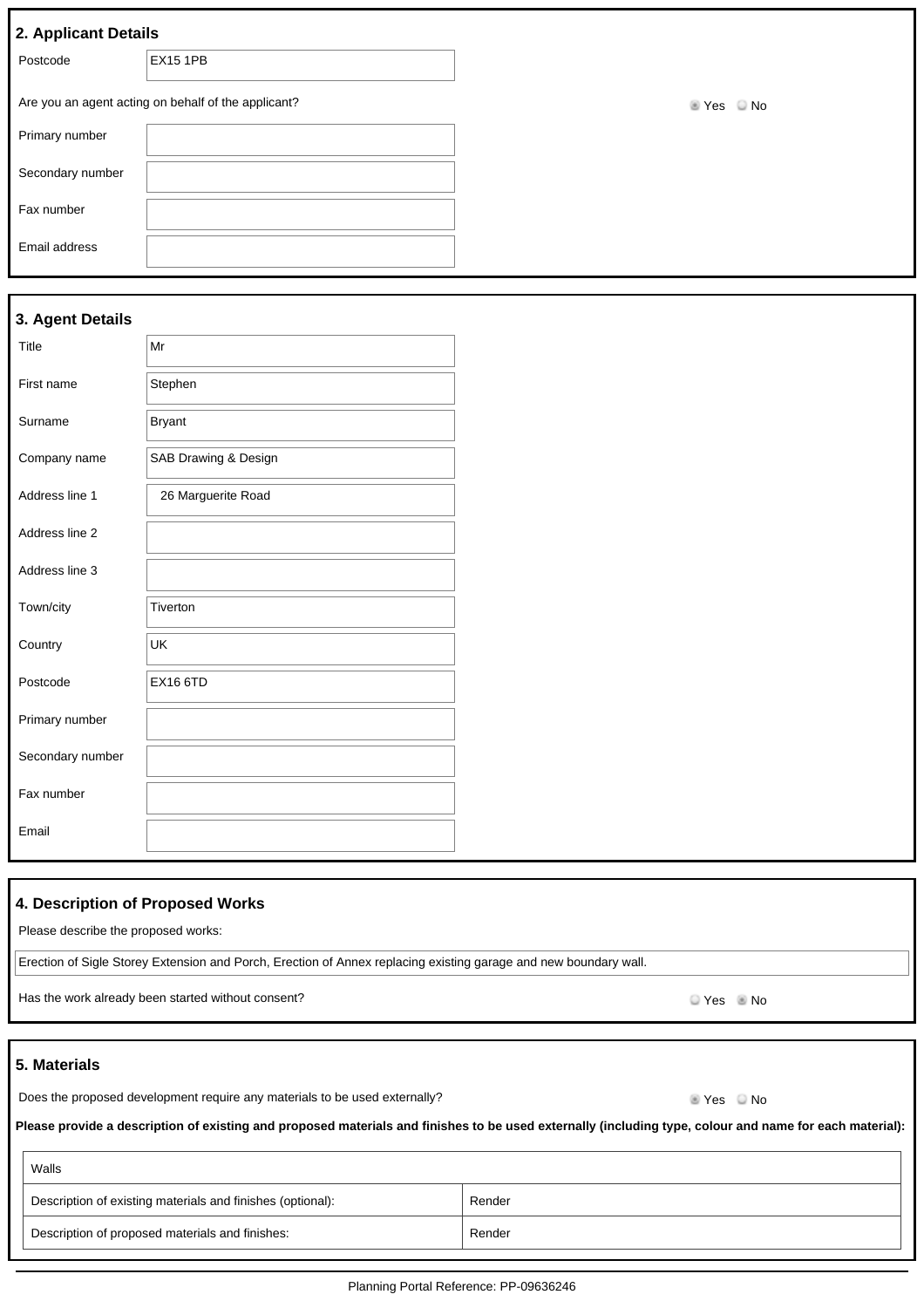#### **5. Materials**

| Roof                                                       |                  |
|------------------------------------------------------------|------------------|
| Description of existing materials and finishes (optional): | Corrugated sheet |
| Description of proposed materials and finishes:            | Slate            |

| Windows                                                    |      |
|------------------------------------------------------------|------|
| Description of existing materials and finishes (optional): | uPVC |
| Description of proposed materials and finishes:            | uPVC |

| Doors                                                      |      |
|------------------------------------------------------------|------|
| Description of existing materials and finishes (optional): | uPVC |
| Description of proposed materials and finishes:            | uPVC |

| Boundary treatments (e.g. fences, walls)                   |                                    |
|------------------------------------------------------------|------------------------------------|
| Description of existing materials and finishes (optional): | Brick wall to front                |
| Description of proposed materials and finishes:            | Brick wall with metal fence on top |

| Are you supplying additional information on submitted plans, drawings or a design and access statement?                                          | $Yes \tN$ |  |
|--------------------------------------------------------------------------------------------------------------------------------------------------|-----------|--|
| 6. Trees and Hedges                                                                                                                              |           |  |
| Are there any trees or hedges on your own property or on adjoining properties which are within falling distance of your<br>proposed development? | $Yes$ No  |  |
| Will any trees or hedges need to be removed or pruned in order to carry out your proposal?                                                       | $Yes$ Mo  |  |
| 7. Pedestrian and Vehicle Access, Roads and Rights of Way                                                                                        |           |  |

| Is a new or altered vehicle access proposed to or from the public highway?                       | $Yes$ Mo |
|--------------------------------------------------------------------------------------------------|----------|
| Is a new or altered pedestrian access proposed to or from the public highway?                    | $Yes$ Mo |
| Do the proposals require any diversions, extinguishment and/or creation of public rights of way? | $Yes$ Mo |

**8. Parking**

| Will the proposed works affect existing car parking arrangements? | Yes | $\blacksquare$ No |
|-------------------------------------------------------------------|-----|-------------------|
|-------------------------------------------------------------------|-----|-------------------|

## **9. Site Visit**

| Can the site be seen from a public road, public footpath, bridleway or other public land?                   | $\pm$ Yes $\Box$ No |  |
|-------------------------------------------------------------------------------------------------------------|---------------------|--|
| If the planning authority needs to make an appointment to carry out a site visit, whom should they contact? |                     |  |
|                                                                                                             |                     |  |

The agent

**The applicant** 

Other person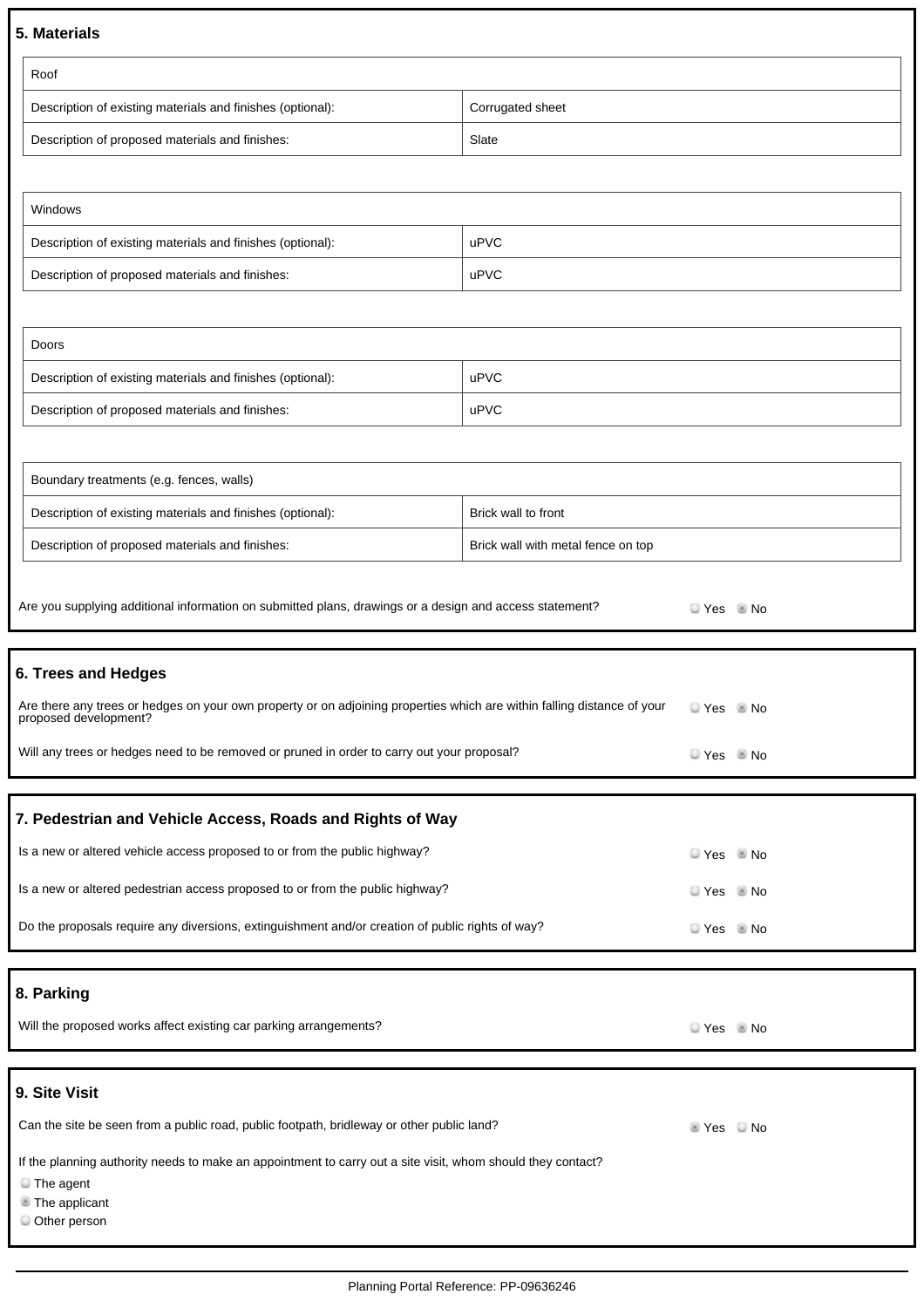| 10. Pre-application Advice                                                                                             |                                                                                                                                                                                                                                                                                                                        |                            |  |
|------------------------------------------------------------------------------------------------------------------------|------------------------------------------------------------------------------------------------------------------------------------------------------------------------------------------------------------------------------------------------------------------------------------------------------------------------|----------------------------|--|
|                                                                                                                        | Has assistance or prior advice been sought from the local authority about this application?                                                                                                                                                                                                                            | $Yes$ No                   |  |
|                                                                                                                        |                                                                                                                                                                                                                                                                                                                        |                            |  |
| 11. Authority Employee/Member                                                                                          |                                                                                                                                                                                                                                                                                                                        |                            |  |
| (a) a member of staff<br>(b) an elected member<br>(c) related to a member of staff<br>(d) related to an elected member | With respect to the Authority, is the applicant and/or agent one of the following:                                                                                                                                                                                                                                     |                            |  |
|                                                                                                                        | It is an important principle of decision-making that the process is open and transparent.                                                                                                                                                                                                                              | $\bullet$ Yes $\bullet$ No |  |
| the Local Planning Authority.                                                                                          | For the purposes of this question, "related to" means related, by birth or otherwise, closely enough that a fair-minded and<br>informed observer, having considered the facts, would conclude that there was bias on the part of the decision-maker in                                                                 |                            |  |
| Do any of the above statements apply?                                                                                  |                                                                                                                                                                                                                                                                                                                        |                            |  |
|                                                                                                                        | If yes, please provide details of their name, role, and how they are related:                                                                                                                                                                                                                                          |                            |  |
|                                                                                                                        |                                                                                                                                                                                                                                                                                                                        |                            |  |
|                                                                                                                        |                                                                                                                                                                                                                                                                                                                        |                            |  |
|                                                                                                                        | 12. Ownership Certificates and Agricultural Land Declaration                                                                                                                                                                                                                                                           |                            |  |
| under Article 14                                                                                                       | CERTIFICATE OF OWNERSHIP - CERTIFICATE A - Town and Country Planning (Development Management Procedure) (England) Order 2015 Certificate                                                                                                                                                                               |                            |  |
| holding**                                                                                                              | I certify/The applicant certifies that on the day 21 days before the date of this application nobody except myself/the applicant was the owner* of any<br>part of the land or building to which the application relates, and that none of the land to which the application relates is, or is part of, an agricultural |                            |  |
|                                                                                                                        | * 'owner' is a person with a freehold interest or leasehold interest with at least 7 years left to run. ** 'agricultural holding' has the meaning given by<br>reference to the definition of 'agricultural tenant' in section 65(8) of the Act.                                                                        |                            |  |
| land is, or is part of, an agricultural holding.                                                                       | NOTE: You should sign Certificate B, C or D, as appropriate, if you are the sole owner of the land or building to which the application relates but the                                                                                                                                                                |                            |  |
| Person role                                                                                                            |                                                                                                                                                                                                                                                                                                                        |                            |  |
| $\Box$ The applicant<br>The agent                                                                                      |                                                                                                                                                                                                                                                                                                                        |                            |  |
| Title                                                                                                                  | Mr                                                                                                                                                                                                                                                                                                                     |                            |  |
| First name                                                                                                             | <b>Stephen Andrew</b>                                                                                                                                                                                                                                                                                                  |                            |  |
| Surname                                                                                                                | <b>Bryant</b>                                                                                                                                                                                                                                                                                                          |                            |  |
| Declaration date<br>(DD/MM/YYYY)                                                                                       | 16/03/2021                                                                                                                                                                                                                                                                                                             |                            |  |

 $\blacktriangleright$  Declaration made

#### **13. Declaration**

application)

|                      | I/we hereby apply for planning permission/consent as described in this form and the accompanying plans/drawings and additional information. I/we confirm<br>that, to the best of my/our knowledge, any facts stated are true and accurate and any opinions given are the genuine opinions of the person(s) giving them. |  |  |  |  |  |
|----------------------|-------------------------------------------------------------------------------------------------------------------------------------------------------------------------------------------------------------------------------------------------------------------------------------------------------------------------|--|--|--|--|--|
| Date (cannot be pre- | 16/03/2021                                                                                                                                                                                                                                                                                                              |  |  |  |  |  |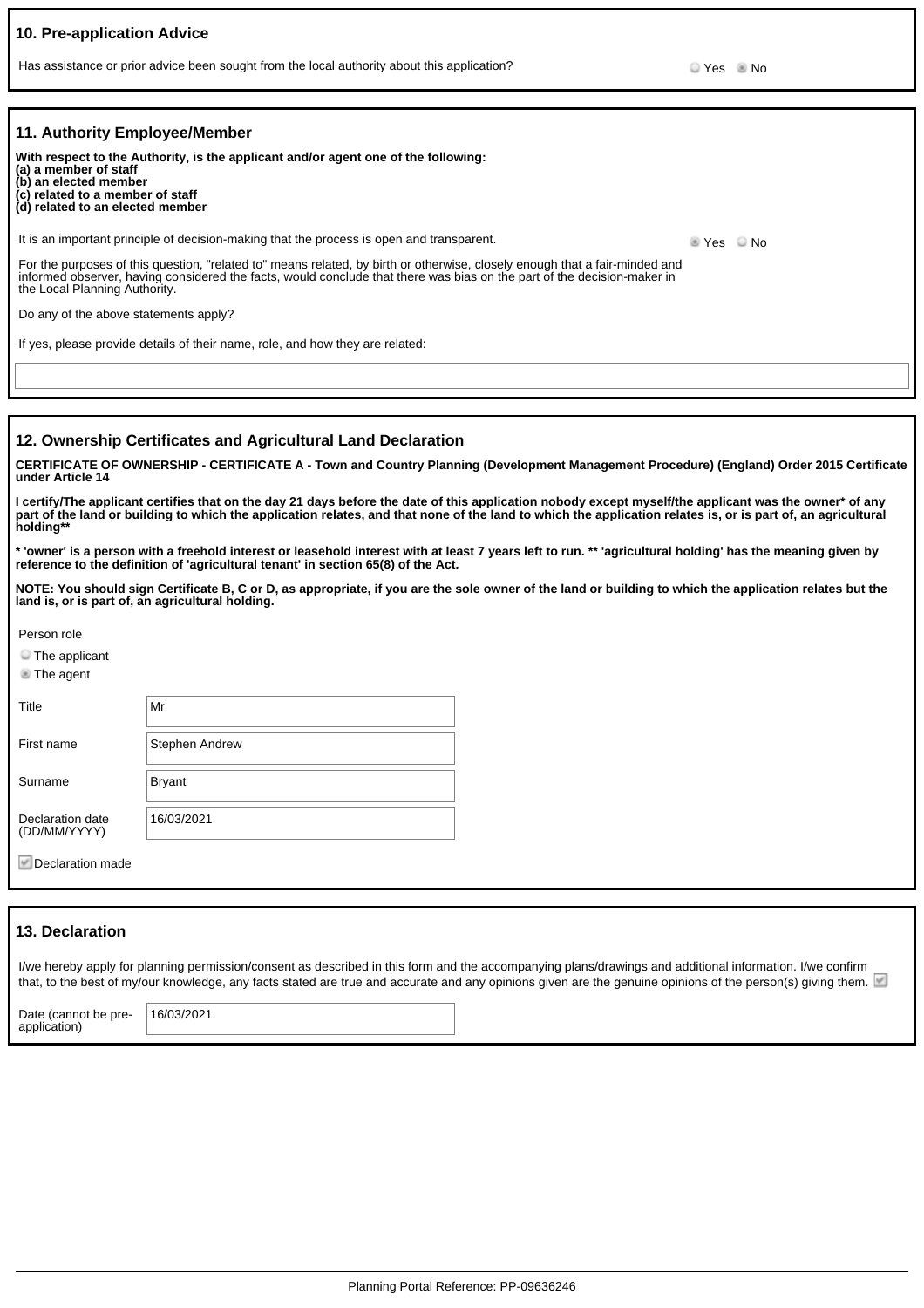





50

Ordnance Survey (c) Crown Copyright 2020. All rights reserved. Licence number 100022432

|   | S.A.B.DRAWING & DESIGN                                                                                                    | TITLE                                                                                                                                                                                  | <b>CLIENT</b>                                                         | DRN.                             | SAB        | DRG. No. |
|---|---------------------------------------------------------------------------------------------------------------------------|----------------------------------------------------------------------------------------------------------------------------------------------------------------------------------------|-----------------------------------------------------------------------|----------------------------------|------------|----------|
| Â | 26 MARGUERITE ROAD TIVERTON DEVON<br>UNITED KINGDOM EX16 6TD<br>TEL: +44 (0) 1884 254004<br>E-MAIL: steve@sabdrawings.com | ERECTION OF SINGLE STOREY EXTENSION (REPLACING<br>EXISTING) ENLARGEMENT OF FRONT PORCH. ERECTION OF<br>DETACHED ANNEX (REPLACING EXISTING GARAGE) & NEW<br><b>FRONT BOUNDARY WALL.</b> | Mr C EVERITT<br><b>BEULAH</b><br>COLEBROOKE LANE<br><b>CULLOMPTON</b> | DATE<br>28.10.20<br><b>SCALE</b> | 11676/     |          |
|   |                                                                                                                           | SITE LOCATION PLAN                                                                                                                                                                     | <b>EX15 1PB</b>                                                       |                                  | (28.10.20) |          |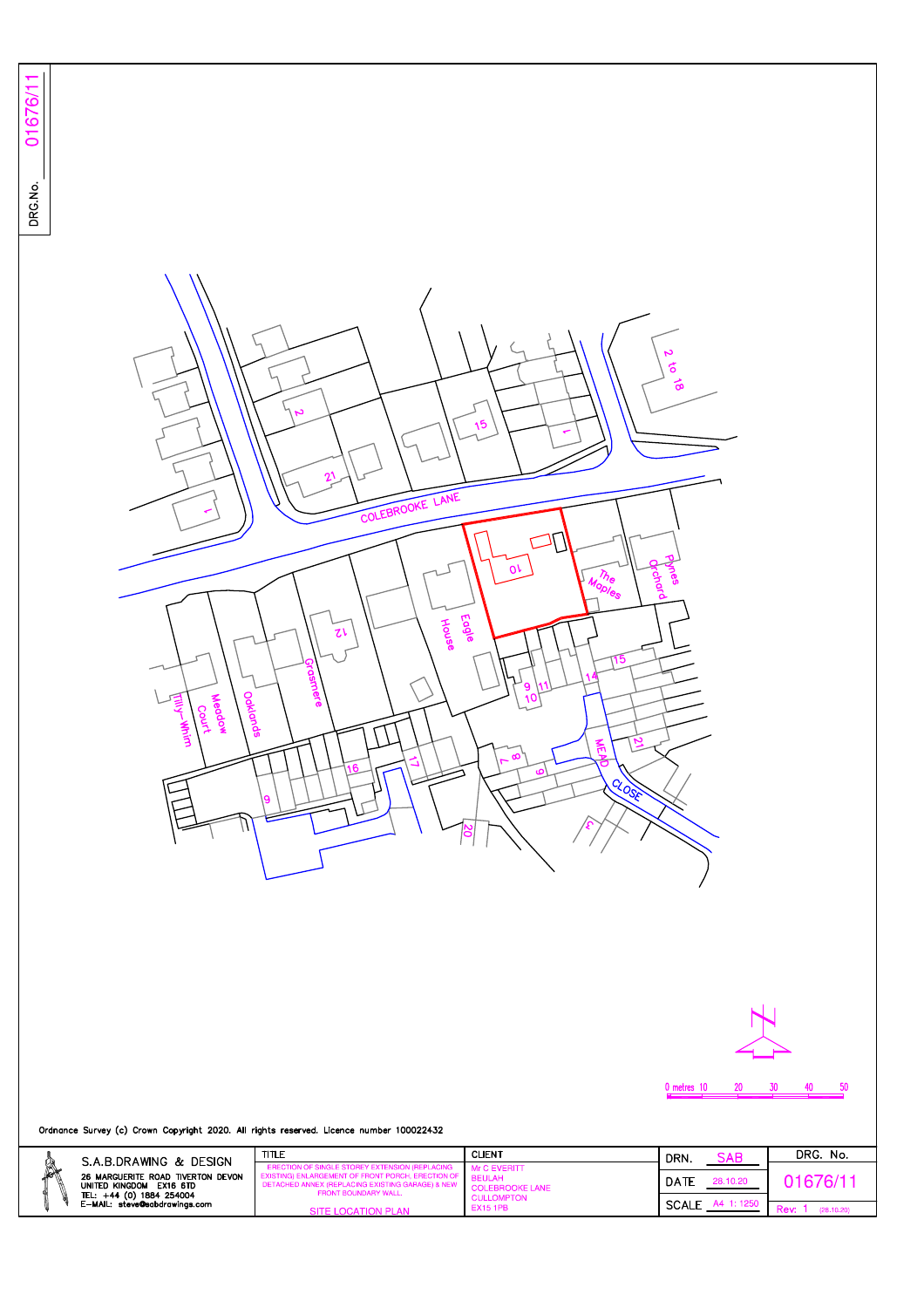

|                                                                                      | 1200<br>2230<br>8000<br>बौधीर                                                                                       |                                                                |                                               |                     |
|--------------------------------------------------------------------------------------|---------------------------------------------------------------------------------------------------------------------|----------------------------------------------------------------|-----------------------------------------------|---------------------|
| 1.8m Close Boarded Timber Fence<br><i><u>VIIIIIIIIIII.</u></i><br><b>METRES</b>      |                                                                                                                     |                                                                |                                               |                     |
| S.A.B.DRAWING & DESIGN<br>26 MARGUERITE ROAD TIVERTON DEVON                          | <b>TITLE</b><br>ERECTION OF SINGLE STOREY EXTENSION (REPLACING<br>EXISTING) ENLARGEMENT OF FRONT PORCH, ERECTION OF | <b>CLIENT</b><br>Mr C EVERITT<br><b>BEULAH</b>                 | <b>SAB</b><br>DRN.<br><b>DATE</b><br>21.10.20 | DRG. No.<br>01676/5 |
| UNITED KINGDOM EX16 6TD<br>TEL: +44 (0) 1884 254004<br>E-MAIL: steve@sabdrawings.com | DETACHED ANNEX (REPLACING EXISTING GARAGE) & NEW<br>FRONT BOUNDARY WALL.<br>PROPOSED LAYOUT                         | <b>COLEBROOKE LANE</b><br><b>CULLOMPTON</b><br><b>EX15 1PB</b> | SCALE A3 1:100                                | Rev: $4$ (12.3.21)  |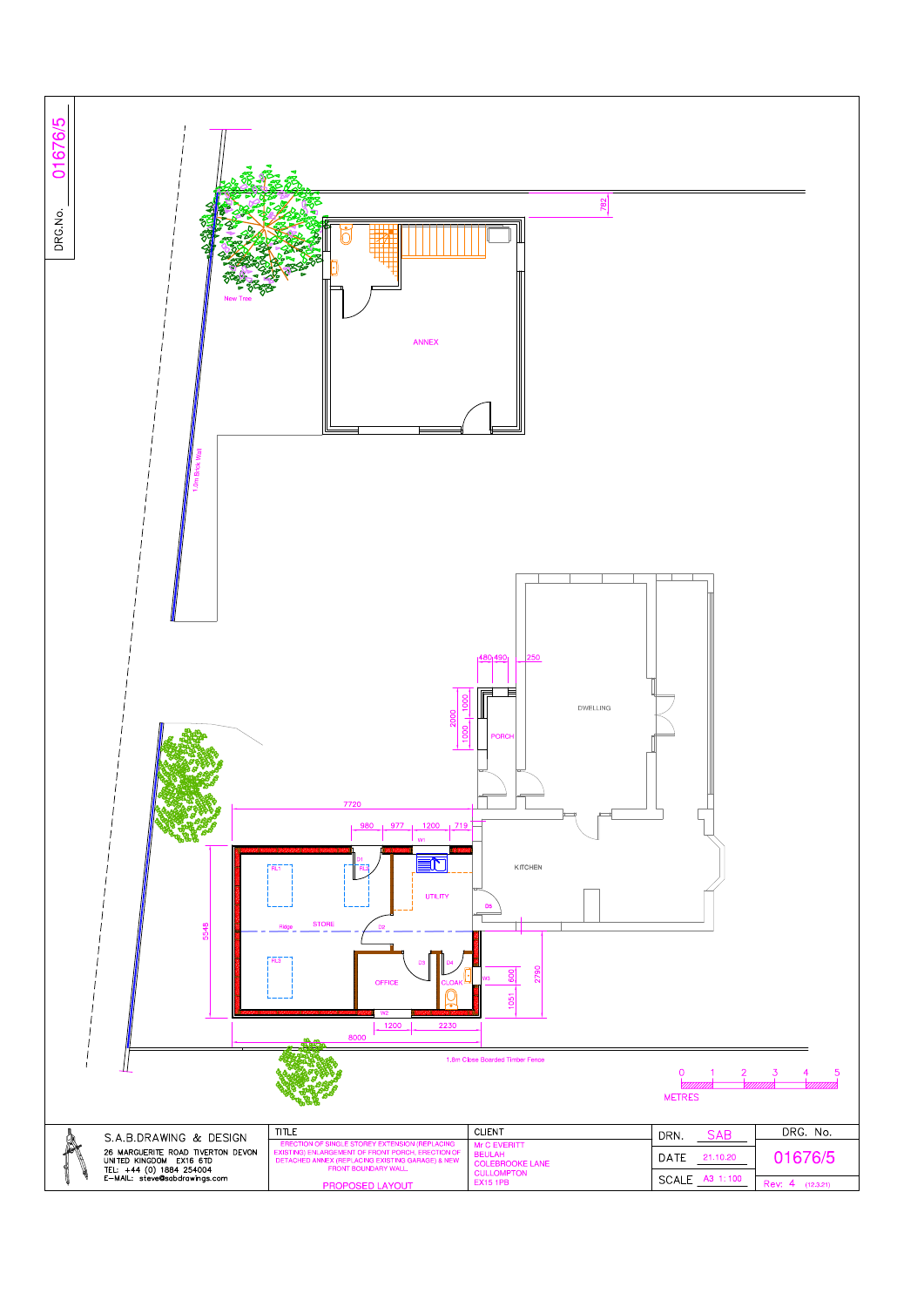

| DATE<br>SCALE                                                                      | DRN.                           |  |
|------------------------------------------------------------------------------------|--------------------------------|--|
| A3 1:100<br>21.10.20                                                               | SAB                            |  |
| ReV<br>$\circ$<br>$\rightarrow$<br><b>676/8B</b><br>$\blacktriangle$<br>(12.03.21) | DRG.<br>$ \tilde{\mathbf{z}} $ |  |